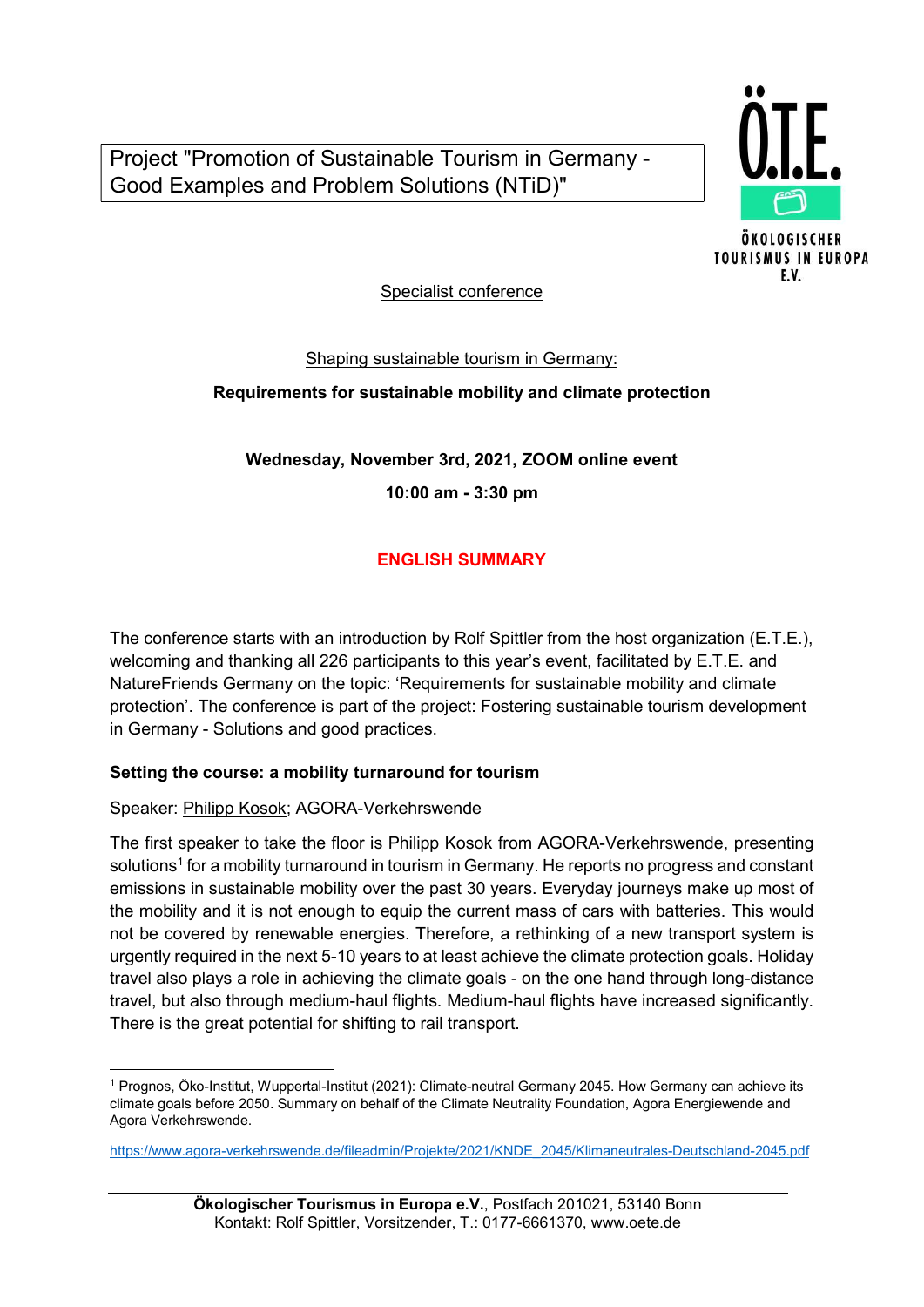He notes that rail and air transport are in direct price competition. The latter is the biggest competitor to climate-friendly travel options also due to unfair price competition.

Therefore, a rethink on a new transport system is urgently needed in the next 5-10 years. In this context, air and car transport must be put on the agenda.

Conclusion: Political decisions are urgently needed to promote climate-friendly mobility. For example, Germany can tax flights and paraffin (also EU-wide) to reduce price competition between air and rail transport. Rail transport still has great potential, for example with the introduction of night trains. He expects the next federal government to provide tailwind for the mobility turnaround on the ground.

## Travel mobility in Germany: how much, where, with what? - The travellers' decisionmaking calculations and options for action for the actors involved

#### Speaker: Angelika Schulz; DLR – Institut für Verkehrsforschung

The next speaker, Angelika Schulz, from the German Aerospace Center, Institute for Transport Research, reports on a study that she carried out in 2017 on long-distance travel in Germany<sup>2</sup>. The analysed data within the study shows, among other things, that 8% of the traffic volume is outside of the familiar surroundings and is responsible for 51% of the traffic volume and that in turn 2% of the traffic volume is long-distance travel providing 46% of the traffic volume.

In addition, there is a surprising result: German vacationers do not necessarily prefer a destination far away from their hometown, but primarily a travel destination that is "different" from the familiar surroundings. The national park can also be 50 kilometres away, so kilometres do not play a role in the holiday selection. Environmental pollution of the various means of transport also only plays a subordinate role in the decision-making process. There is an environmental awareness, but this is not reflected in the travel decision. Two thirds of all travellers are also unfamiliar with CO2 compensation for travel and 20% of users of compensation tools state that they no longer want to use this instrument in the future. There should be much better incentives here.

Conclusion: Identified areas of action for sustainable mobility in tourism for Germany and the actors involved are:

- strengthening of nearby vacation destinations
- influencing travel organization and procedures
- strengthening of the train and bus as a means of transport
- reduction of motorized individual transport
- reduction of air travel
- influencing long-distance travel
- efficient handling of long-haul traffic
- monetary approaches (pricing, budgeting, compensation)

<sup>-</sup> $^2$  Schulz et al. (2020): Climate-impacting emissions from German travel. Texts 141/2020. Project on behalf of the UBA, FKZ 3717 16 108 0.

https://www.umweltbundesamt.de/sites/default/files/medien/1410/publikationen/2020-07-20\_texte\_141-2020\_emissions-reiseverkehr\_0.pdf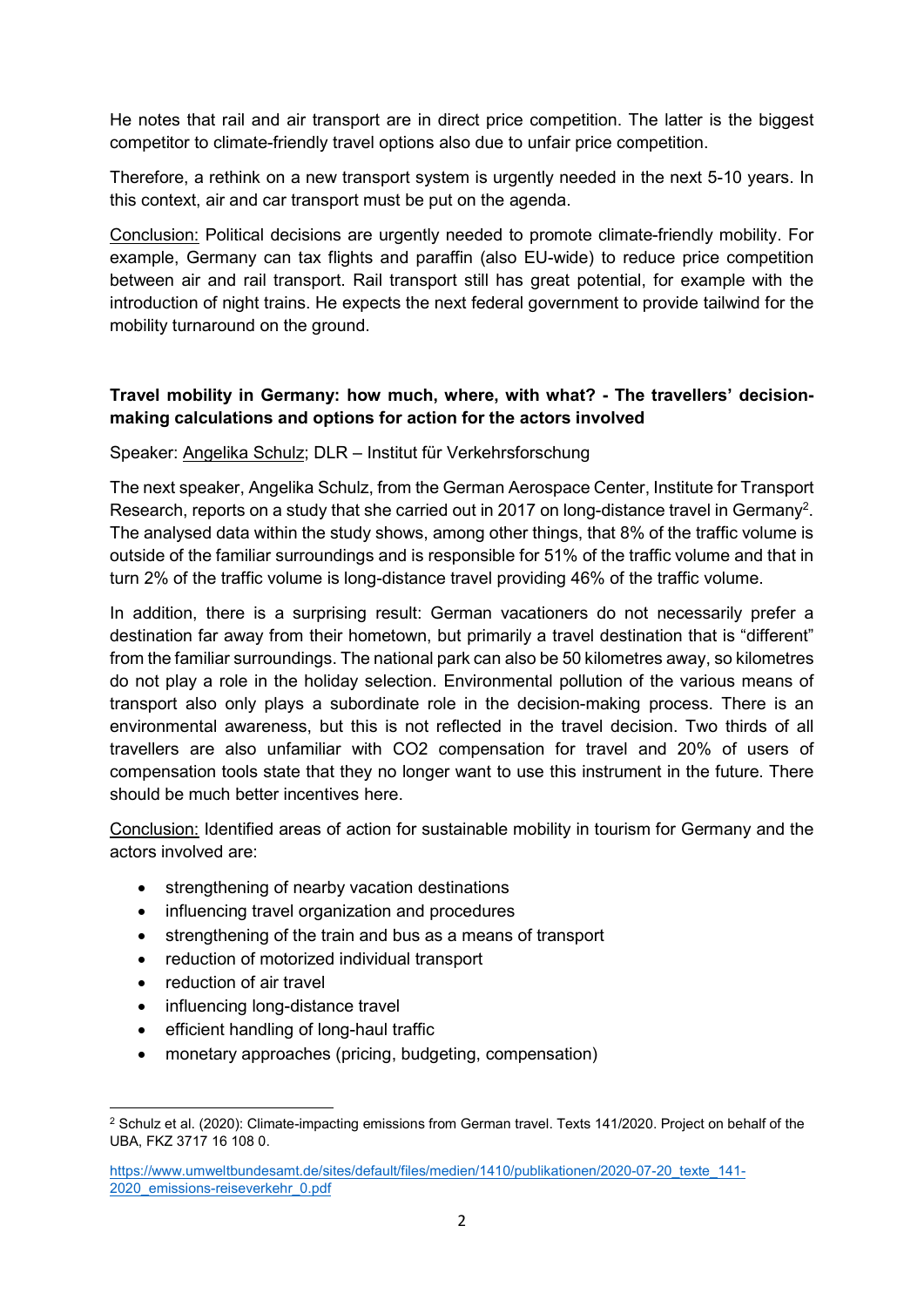- socialisation of children/ youth: promoting the use of environmentally friendly means of transport
- development of a sustainable mobility culture and communication strategy
- digitalisation, virtualisation

## Image turnaround: Selling sustainable mobility emotionally

Speaker: Michael Adler; tippingpoints GmbH, agency for sustainable communication

Michael Adler, the managing director of tippingpoints GmbH, agency for sustainable communication, identifies too little advertising for internal tourism and therefore advocates a different image of tourism - the local area must be worked up, that means better advertising for "exotic offers" in Germany to promote local short breaks. This change in behaviour requires a change in relationship, i.e., holidays in Germany must be made more attractive and more environmentally friendly and properly marketed.

Accordingly, the entire mobility culture must change<sup>3</sup>. Inner cities must be made more pedestrian and cyclist friendly, cars should have more trouble driving within the centres and renting in rural areas must be made easier, relying on smaller e-cars and autonomous cars. Public transport also needs a change and cycling, bus and train traffic must be made more attractive in cities. As, for example, the railway's capacity to take bicycles is greatly exceeded at peak times.

Conclusion: The above-mentioned problems and solutions can be addressed through targeted communication, advertising and redesign. This is proven by many good examples from other countries in Europe. "Sustainability has to be the party in town that sells out." (Ed Gillespie)

## Practical examples: Sustainable mobility in destinations

#### Region 1: Elbe-Brandenburg river landscape biosphere reserve

### Mobility in rural areas: can everything be reached? Problem definition - possible solutions

#### Speaker: Jan Schormann; biospherereserve Flusslandschaft Elbe-Brandenburg

Jan Schormann from the Elbe-Brandenburg River Landscape Biosphere Reserve presents the problem and possible solutions of mobility in rural areas. The biosphere reserve has the lowest population density in all of Germany and therefore faces a lack of public transport on a daily basis, which is due to the socio-economic framework conditions. He criticizes the focus of politics, which is still on individual transport by car. Due to the lack of supply and practicality, perspectives of users are on cars. The introduction of the 'BrandenburgCard' is intended to encourage visitors to use local public transport, a feasibility study questioned local decision-

 $\overline{a}$ 

<sup>&</sup>lt;sup>3</sup> Best-practice projects from the chat: https://www.eggensberger.de/de/hotel/nachhaltige-energie/ https://www.imba.com/our-focus; https://ammer-loisach-energie.moqo.de/ ; https://www.omobi.de/ https://www.ueberlingen-bodensee.de/just-explore-bodensee; https://ioki.com/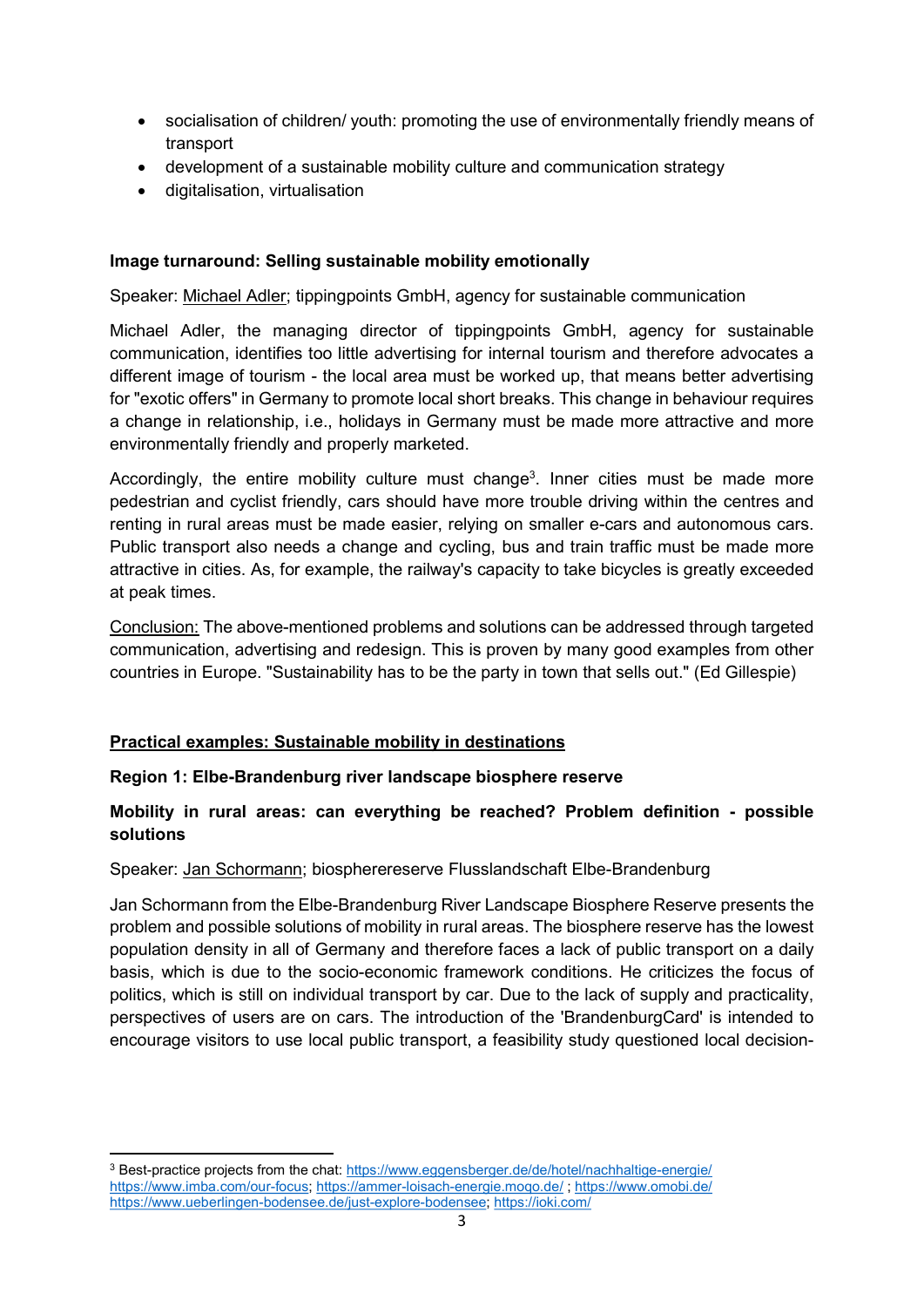makers and received cautious reactions<sup>4</sup>. In Mr. Schormann's opinion, there is a need for more courage and innovative strength for a traffic turnaround.

Solution approaches for the biosphere reserve were inspired by best practice examples from all over Germany. Since the region is a popular and established cycling region, the focus is on expanding the bike rental network, the 'Plus Bus', which provides a connection to long-distance transport and the visitor centre and simplifies the transport of bicycles, complementing an oncall bus system. The VLP's E-bus initiative is currently testing ten vehicles which will then be operating in the biosphere reserve.

Conclusion: A start has been made for the "traffic turnaround in rural areas", in which sustainable mobility makes an important contribution to resource-conserving regional development and climate protection. There is a will to move forward a sustainable mobility development, but there is still a lack of political and practical framework conditions to pave the way.

## Region 2: Destination Harz

## Hatix - Mobility Ticket Harz: Promotion, offer design and acceptance

## Speaker: Friedhart Knolle; Harz National Park

Dr. Friedhart Knolle presents a public transport solution in the Harz National Park. 'HATIX' is a guest card issued in the respective accommodation and a 'free' ticket for local public transport. A contribution of 25 cents per night and per person will be charged. Interestingly: In order to implement HATIX, the law was circumvented in the Eastern Harz, which was later adjusted - an example of the flexibility of a district government.

The first effects for the region were already recorded in the pilot phase:

- Competitive advantage for the travel destination Harz: The special service offer of free road-bound public transport generates a competitive advantage for the Harz
- Increase in the number of overnight stays and higher added value for the region
- Reduction of the individual traffic of guests
- Acceptance of the guest contribution increases
- The accuracy of the hosts' reporting increases
- Higher utilization of the road-bound public transport contributes to securing the future of existing bus connections and enables improvements in the line network, added value also for locals
- Active contribution to climate protection in the Harz has an image-promoting effect

Comments in the chat denounce the benefits of HATIX for day tourists and, above all, locals, Dr. Knolle agrees that HATIX needs to expand.

-4 Similar offers, studies and finance analyses in Germany from the chat: https://www.schwaebischealb.de/albcard; https://www.fahrtziel-natur.de/aktuell/kostenlos-mobil; https://www.dwif.de/infopool/publikation/nachhaltigemobilitaetskonzepte-fuer-touristen-im-oeffentlichen-verkehr-mit-fokus-auf-regionen-im-bereich-vongrossschutzgebieten-heft-56-2016.html ; https://dwif.de/images/news/PDF\_2020/Potenzialanalyse\_Tourismus\_Erreichbarkeit\_Hessen\_dwif.pdf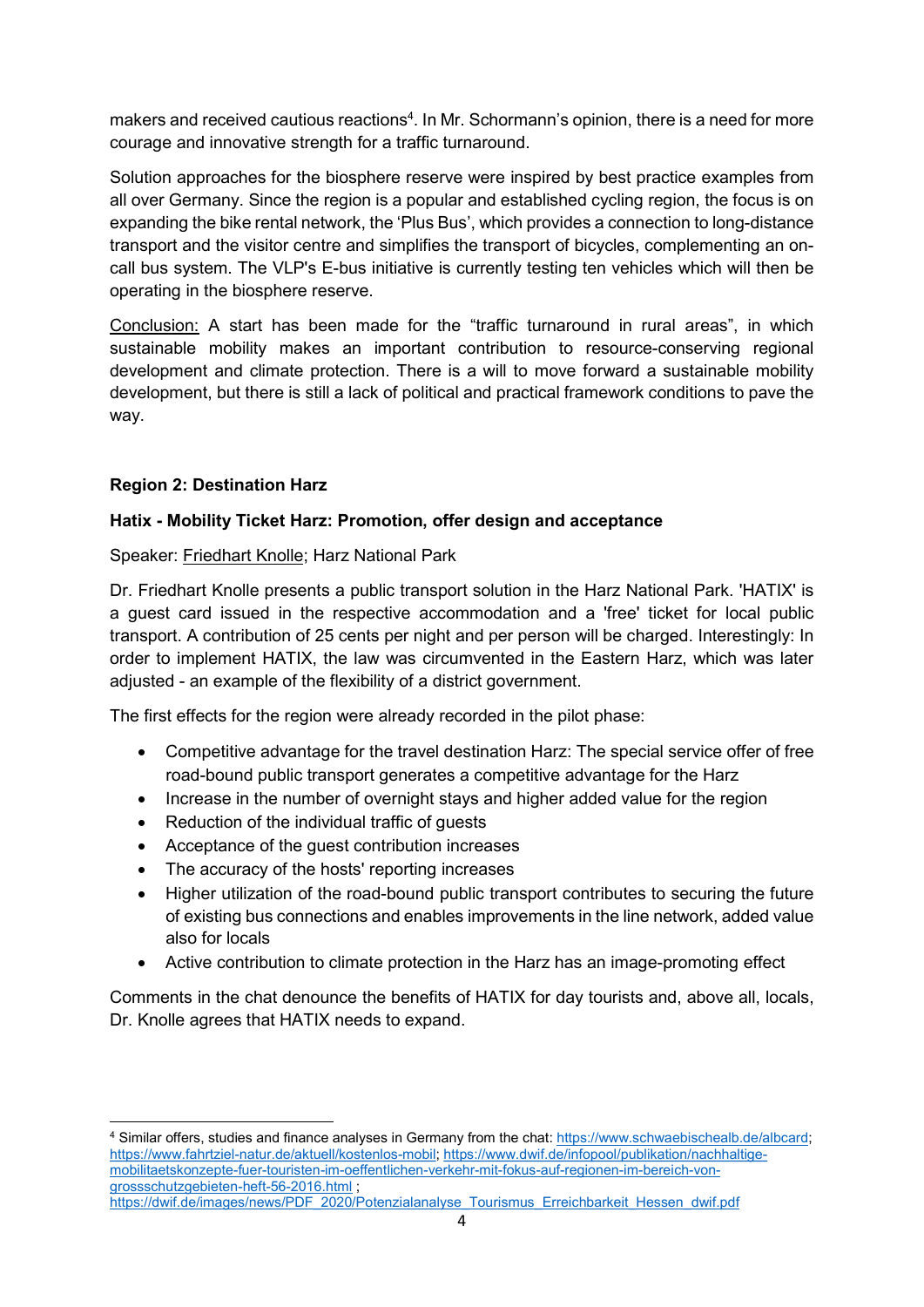### Topic: Tourism is best done on foot

#### Speaker: Roland Stimpel; Fuss e.V.

Roland Stimpel from Fuss e.V. advocates the most important and natural form of mobility in tourism: mobility on foot. After explaining the advantages of this form of mobility, he makes clear how infrastructure should be designed for it. Here, the main focus is on the areas of:

- Paths,
- paths-environment,
- continuous networks
- orientation.

Examples of measures for improving the infrastructure are: few interruptions by traffic lanes, continuous footpaths, for example: shared space / traffic calming zones, zebra crossings, footpath crossings, pedestrian zone.

Pedestrian guidance can be achieved through orientation infrastructure. Sufficient space should also be achieved through space management for pedestrians (pavements should be free of litter, outdoor restaurants and e-scooters should be limited in their space). Pedestrian tourism should be anchored and staffed in the administrations and planning levels.

Conclusion: A lot also needs to be done to promote foot mobility.

### E-bike mobility and mountain biking: a look at the regions

# Electric bicycle mobility (including mountain biking): the mood in German tourist regions

Speaker: Tilman Sobek; Mountain bike tourism forum

Tilman Sobek from the Mountain Bike Tourism Forum presents a study including an expert survey with a total of almost 250 organizations from across Germany (DMOs, municipalities, service providers and other stakeholders). The main emphasis was given to marketing with a focus on cycling and walking. The current situation sees nature cycling destinations booming, with 25% of all guests cycling (including mountain biking). The active season 2021 in particular was very successful, with a great upturn compared to 2019/20, with a great increase in e-bikes and (e-) mountain bike tourism. This development speaks for a further increase in importance for active and nature-oriented topics in the future.

In general, almost half of all cyclists use e-bikes today and an increase to almost three quarters is expected by 2030. The study shows that both opportunities (e.g. increasing the tourism value chain) and challenges (e.g. lack of infrastructure, network expansion and adjustments to the range of services necessary) are recognized by stakeholders.

Several needs for adjustment are identified across all fields of action, i.e.:

- No differentiation between bike and e-bike in terms of strategy and brand
- Consolidation of cooperation, also across regions
- Expansion of infrastructure based on the needs of e-bikers
- Addressing specific target groups across all communication channels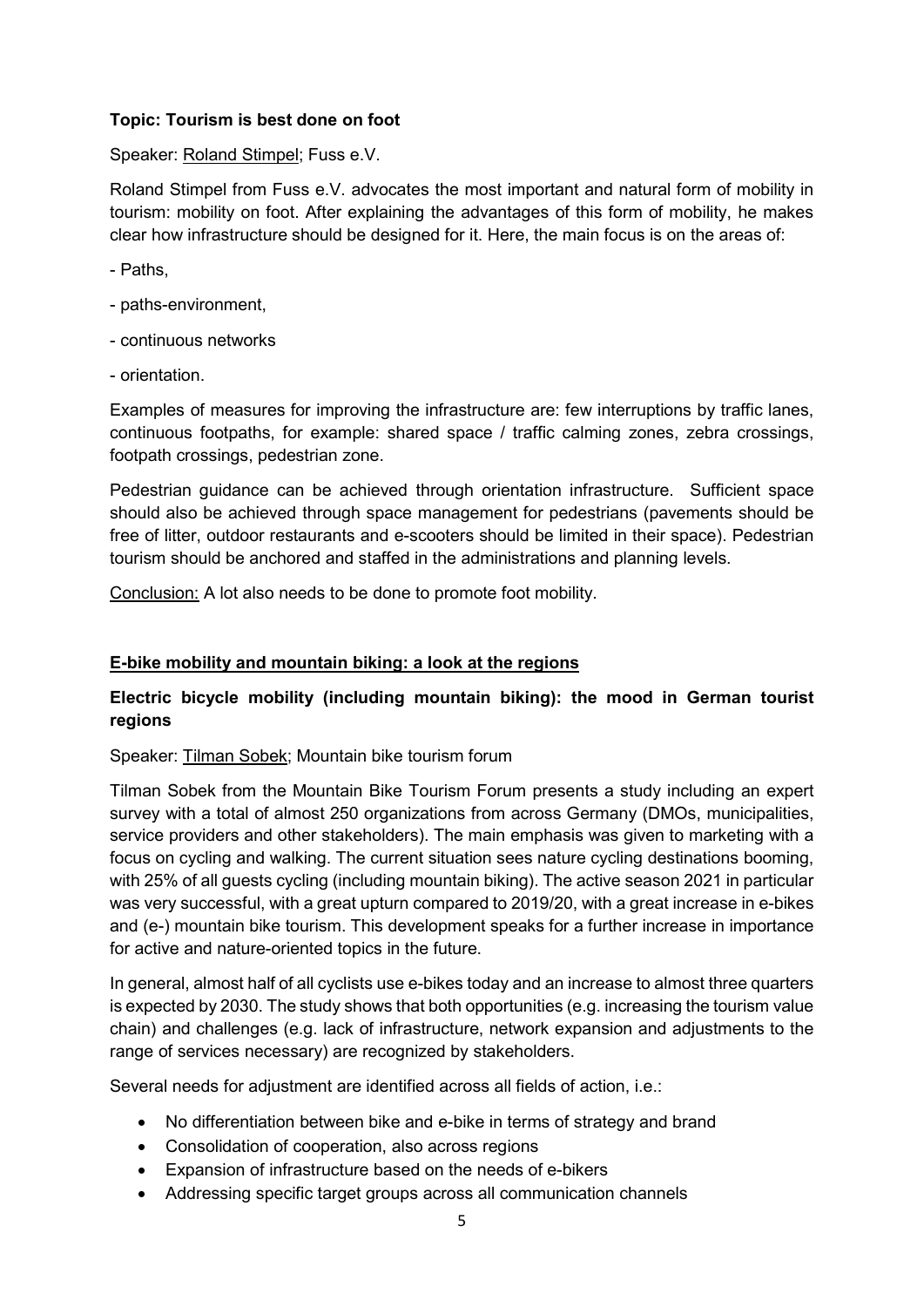Another point raised by the stakeholders was the optimization of the planning processes for tourist and everyday cycling (i.e. more coordination, bundling competencies, promoting integrated concepts). Actors feel fit for developments in cycle tourism, but organizations are still under-equipped. Charging points and rental stations are already available, especially in emobility, but regions are still inadequately set up. However, there are plans to expand emobility (especially charging infrastructure, cooperation and rental systems). To this end, politics must improve the framework conditions.

Conclusion: Cycling in everyday life and tourism can be better planned together. E-mobility has a great potential that should be used in the regions.

### Region 3: practical example

### E-mountain biking in the mountains; increasing demand - high user pressure

#### Speaker: Benjamin Trotter; German Alpine Association

Benjamin Trotter from the German Alpine Association (DAV) provides information on the increasing demand and high user pressure for (e-) mountain biking. In 2020, 15% of 5.04 million bikes sold were mountain bikes of which the two largest groups are trail (59.5%) and tour bikers (22.8%). In future mountain destinations, the German Alpine Association is relying on a visitor management concept in which bans are avoided and instead is directed with offers through:

- Designation of routes
- Round tables
- Information regarding liability
- Signposting concept
- Various guides
- Public relations.

From the presentation it becomes clear that there is an area of tension between politics, nature and social compatibility, whereby social compatibility represents the greatest challenge (i.e. acceptance of property owners, various uses on one path), as also highlighted by the chat.

Conclusion: There is a tension between politics, nature and social compatibility, whereby social compatibility is the greatest challenge (e.g. acceptance of land owners, diverse uses on one path), as is also evident from the chat.

#### From the chat on the area of tension: social acceptability

- Large study by the FVA Freiburg sees hardly any conflicts between hikers and MTB. https://www.fvabw.de/fileadmin/publikationen/sonstiges/190625erendung\_bike2.pdf
- DWV study sees few conflicts among nature users. https://natursport-umweltbewusst.de/download/2493/
- Our own experience from Oberstdorf confirms major conflicts between e-cyclists (not just e-MTBs) and hikers, as the number of cyclists on single-lane hiking trails has increased significantly as a result.